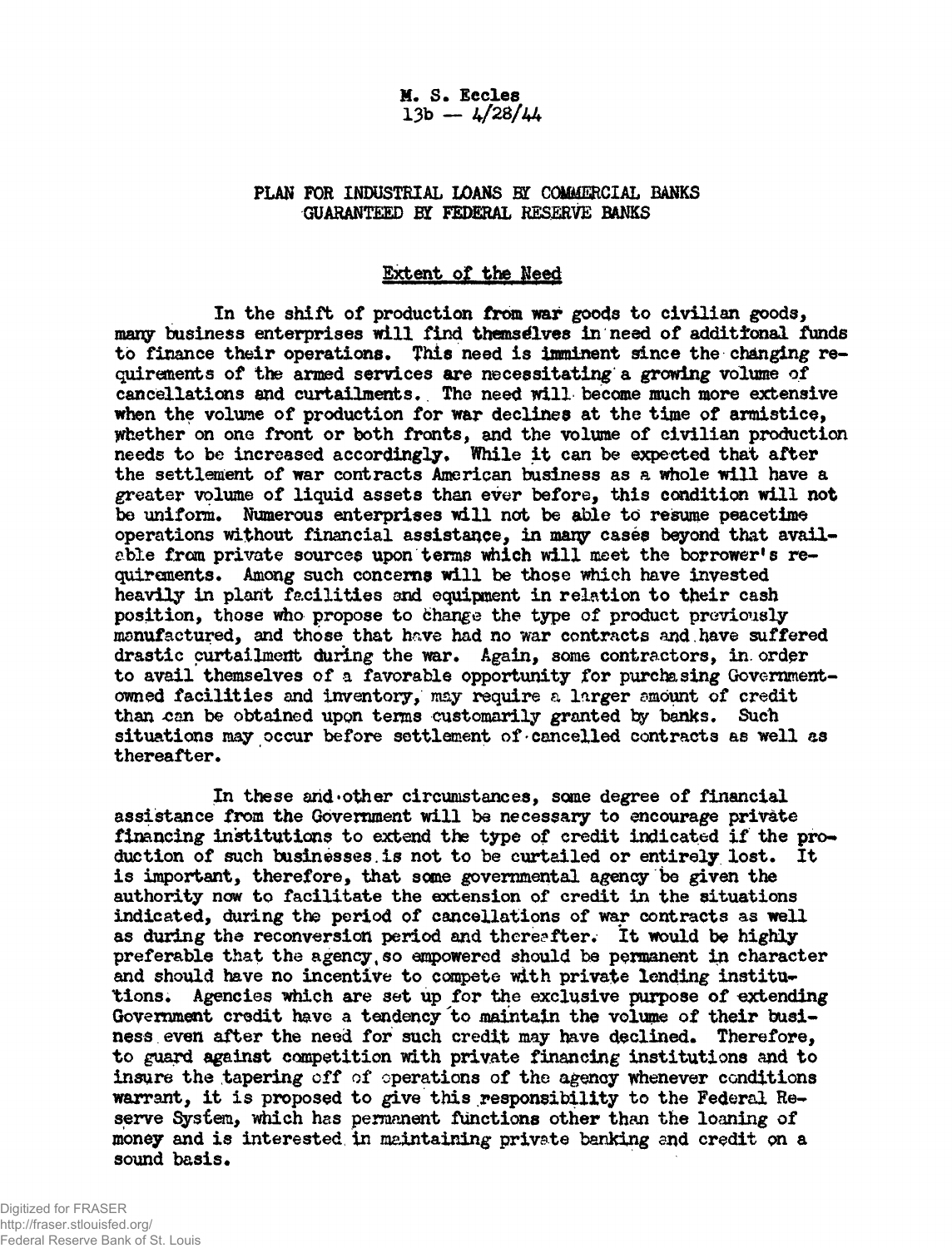**Under section 13b of the Federal Reserve Act, the Federal Reserve Banks are authorized to make credit available to business enterprises, either directly when such credit is not otherwise available or through participation with commercial banking institutions. Such loans, however, may be made only for the purpose of providing working capital, must have maturities not exceeding five yoars, and may be provided only for established businesses. Because of such restrictive provisions of the statute, the Federal Reserve Banks have not been able to make credit available to many deserving business enterprises; nor would they be able to assist to an important degree in financing such enterprises henceforth.**

# Authorization to Federal Reserve Banks to Guarantee Loans

**In order to remedy these defects in the present law and to meet the need described above, it is proposed that, in lieu of the existing authority of the Federal Reserve Banks to make loans to business and industry under the restrictions noted, these banks be authorized to guarantee financing institutions against loss on loans made to business enterprises or to make commitments to purchase loans'so made. Such guarantees and commitments by the Federal Reserve Banks would be available in proper cases to any financing institution, whether or not a member bank of the Federal Reserve System. The procedure followed in making such loans and guarantees would be generally similar to that which has been used in financing. war production under the V loan program. However, a Federal Reserve Bank would execute the guarantees as principal and not as fiscal agent of the Government. A borrower would be expected to apply for such a loan through his usual banking connection. The bank would in turn make application to the Federal Reserve Bank of its district for the guarantee. General regulations governing the poliçy and procedure relating to the program would be issued by the Board of Governors of the Federal Reserve System.**

## **Qualifications of the Sv3tea for the Task**

**The twelve Federal Reserve Banks and their twenty-four branches** are in a position to extend this service economically and efficiently. **The officers and employees of the Federal Reserve Banks have gained wide experience in administering the V loan program, in addition to that gained since 1934 in making loans to business enterprises under the existing provisions of the law. Financing institutions and borrowers alike are familiar with the services of the Federal Reserve Banks in this field. The authority to guarantee loans to business enterprises, therefore, could be put into effect without delay and the credits consummated expeditiously. Moreover the Federal Reserve System has important responsibilities in the credit field and in the supervision of banks and, since the loans in all cases would be made by private banking institutions, the guaranteeing of such loans by the Reserve Banks'would not be competitive with the private banking system.**